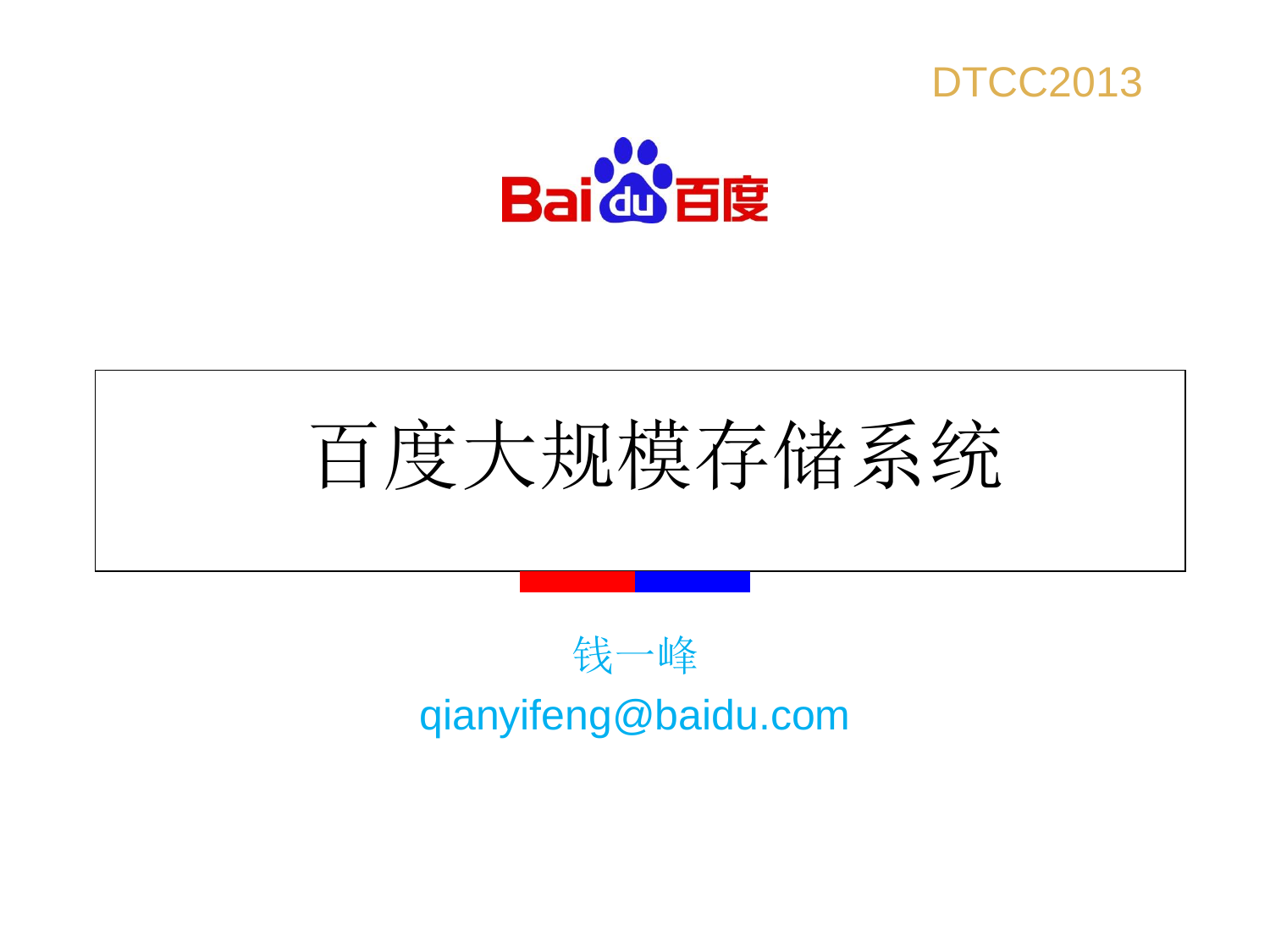

- 
- 百度的存储系统<br>• 百度的存储系统<br>• 面临的挑战<br>• 经验教训
- 
- 
- 

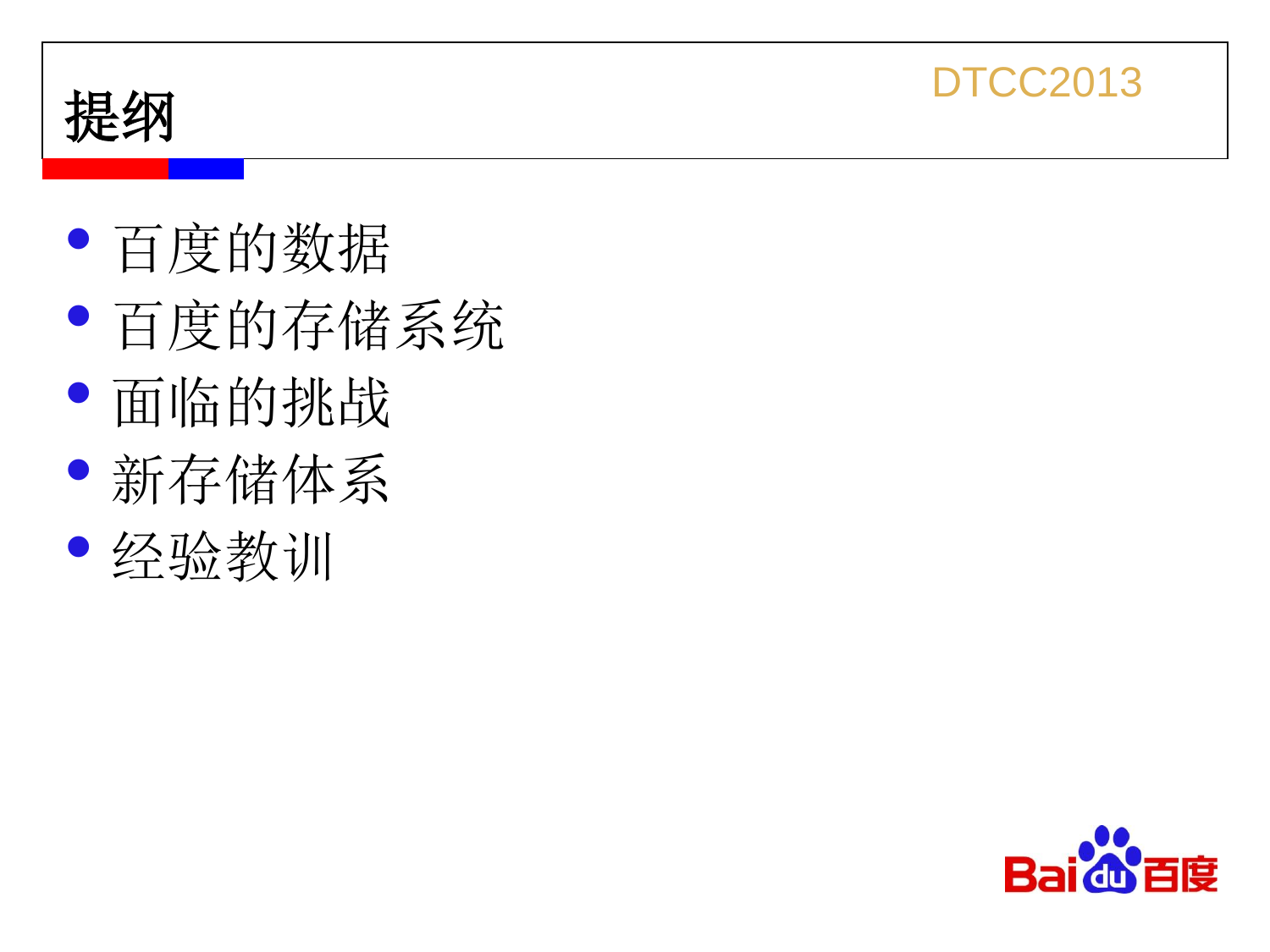



百PB级:<br>—网页 & 超链<br>—日志 + 数据仓库<br>—广告<br>—广告<br>—UGC<br>—个人云

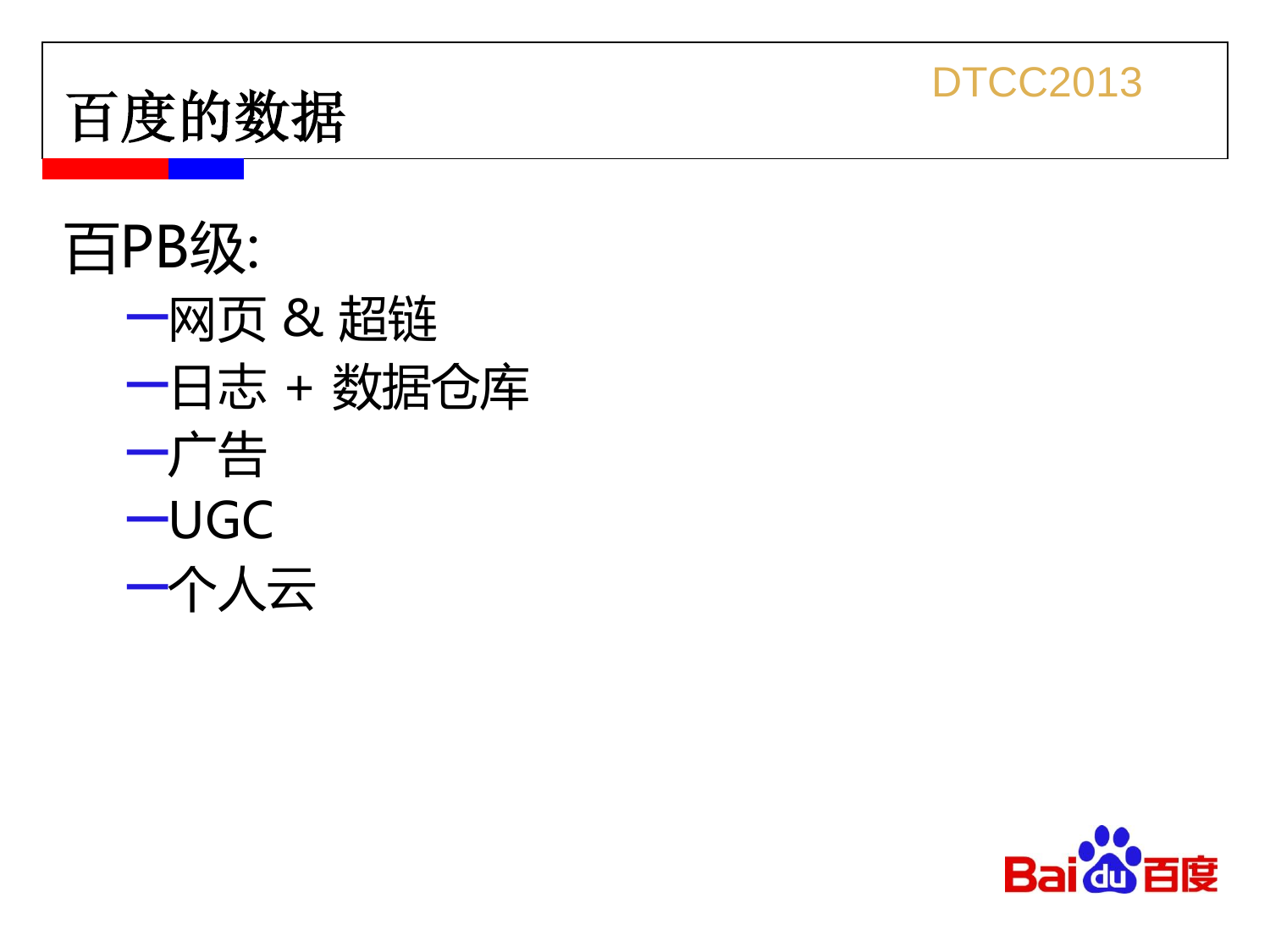

- 性能 – 高吞吐 VS 低延迟、高并发
	- 规模 – 10PB<sup>级</sup> VS T<sup>级</sup>
- 时效性 – 非实时 VS 实时
- 读写 – 易变 VS 静态
- 大小 – 小记录 VS 大记录
	- 数据组织 – 无序 VS 有序
- 一致性 – <sup>弱</sup> VS <sup>强</sup>
- 处理方式

– 批量(顺序) VS 单个(随机) 百度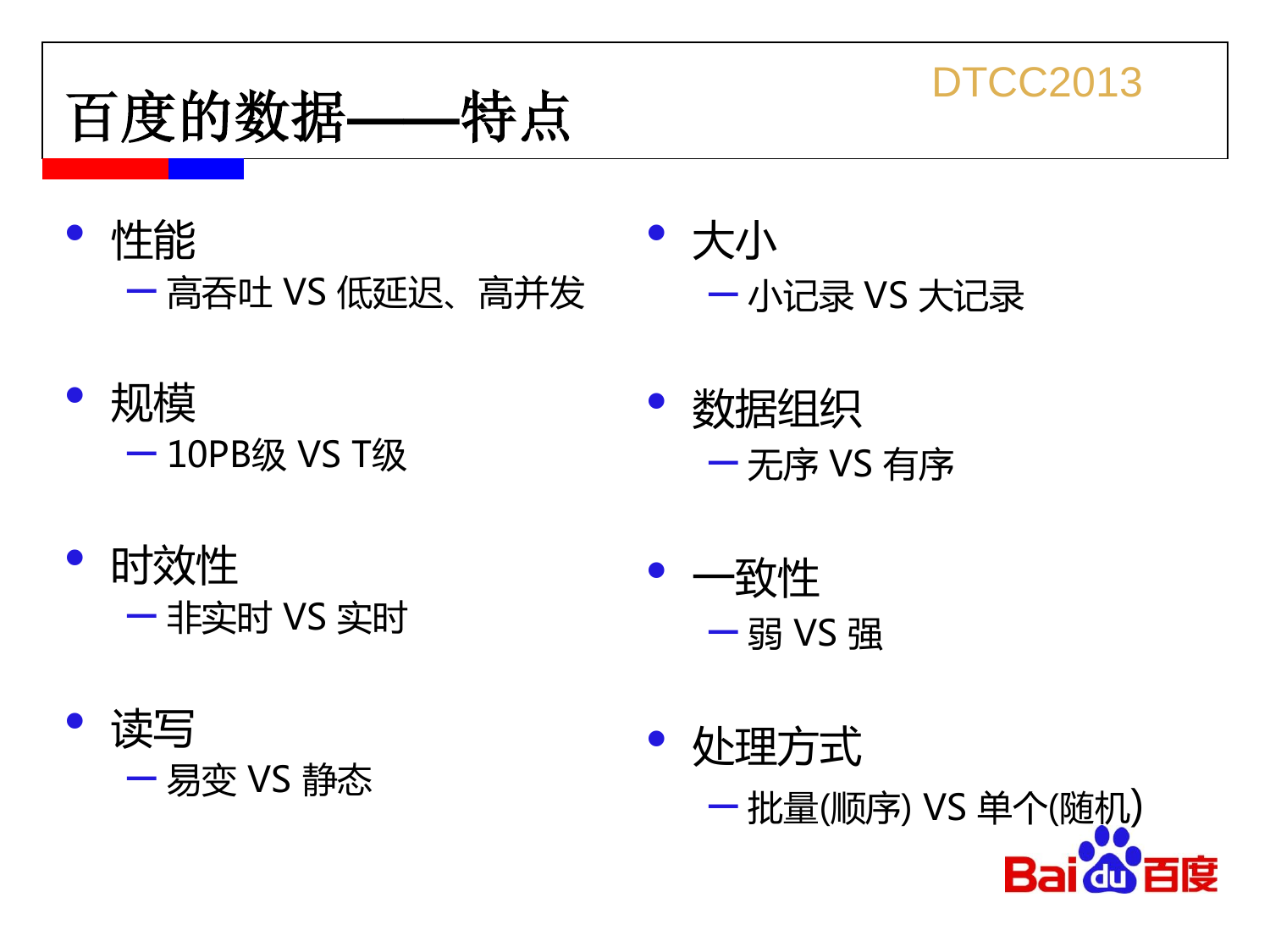## 百度的存储系统**——**从前

- Bailing (网页库)
	- 海量、高吞吐
- Mola (Key-Value存储)
	- 低延迟、高并发
- Peta (HDFS2)
	- 无序、大数据
- DDBS(分布式数据库)
	- 复杂关系、强一致

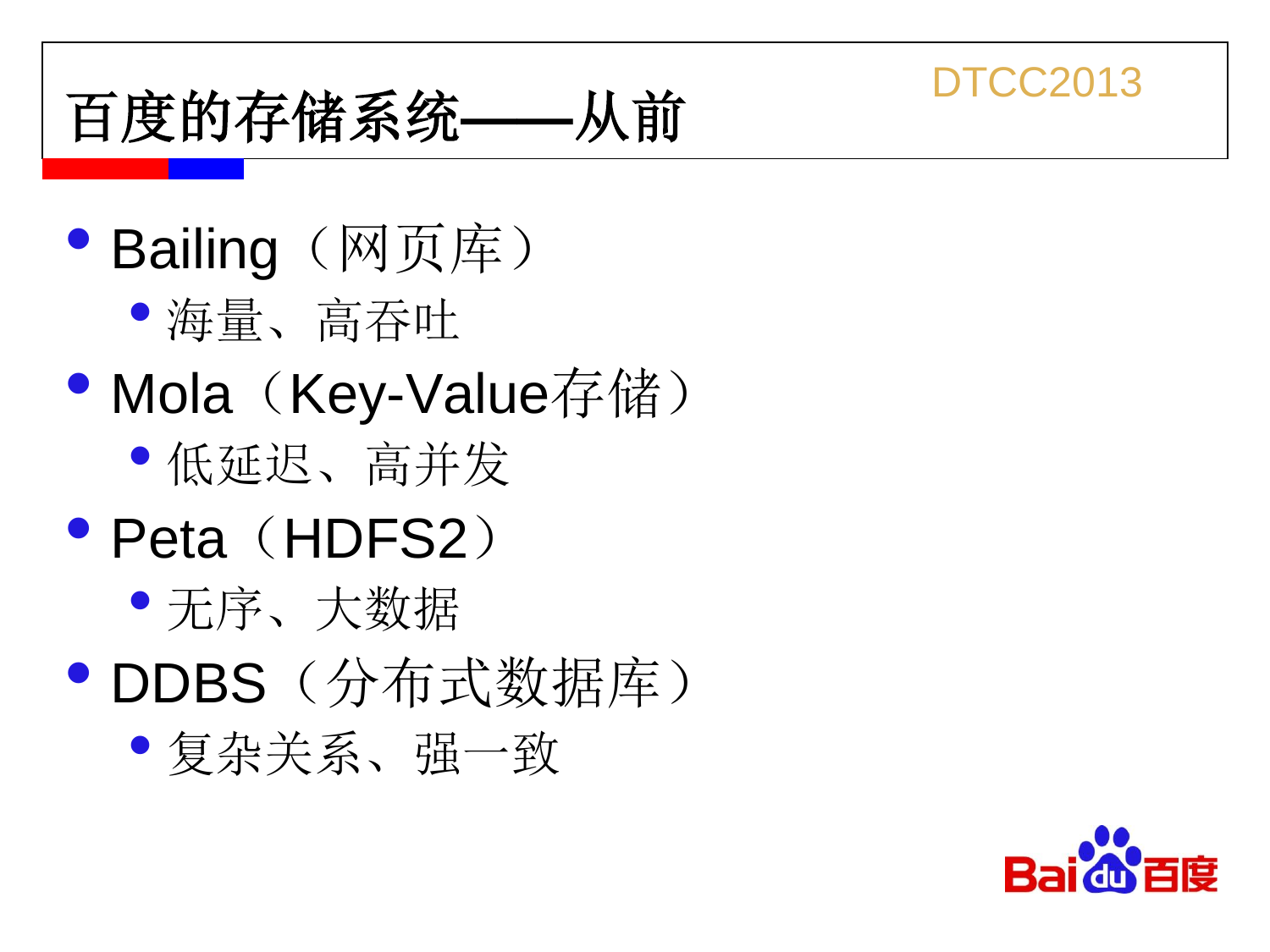## 面临的挑战

- One Baidu One Storage
- 海量与实时
- 高吞吐与低延迟、高并发
- 一致性
- 可扩展性
- 可用性与可靠性
- 新硬件 (SSD, ARM, etc)
- 平台化(服务化)

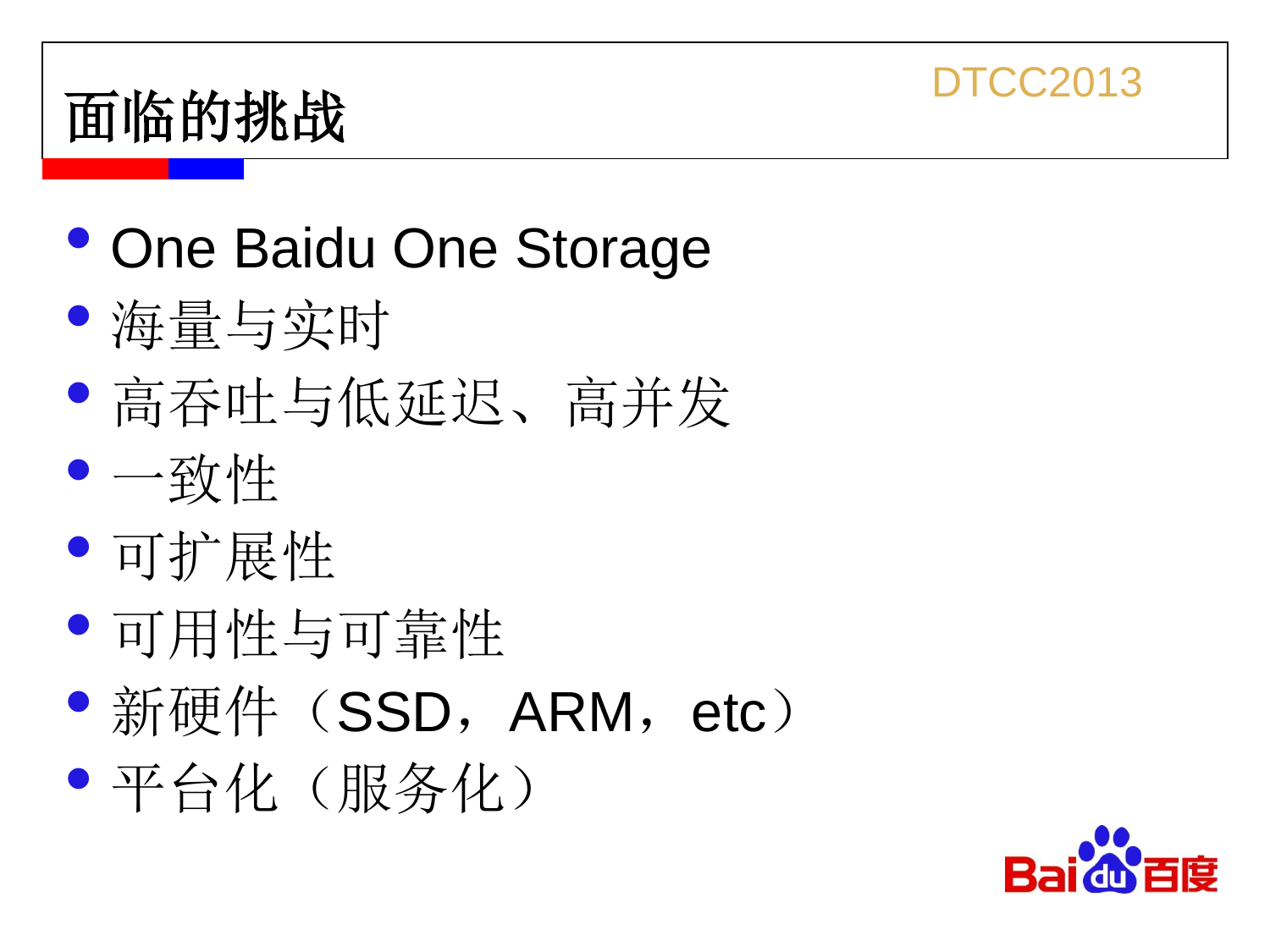







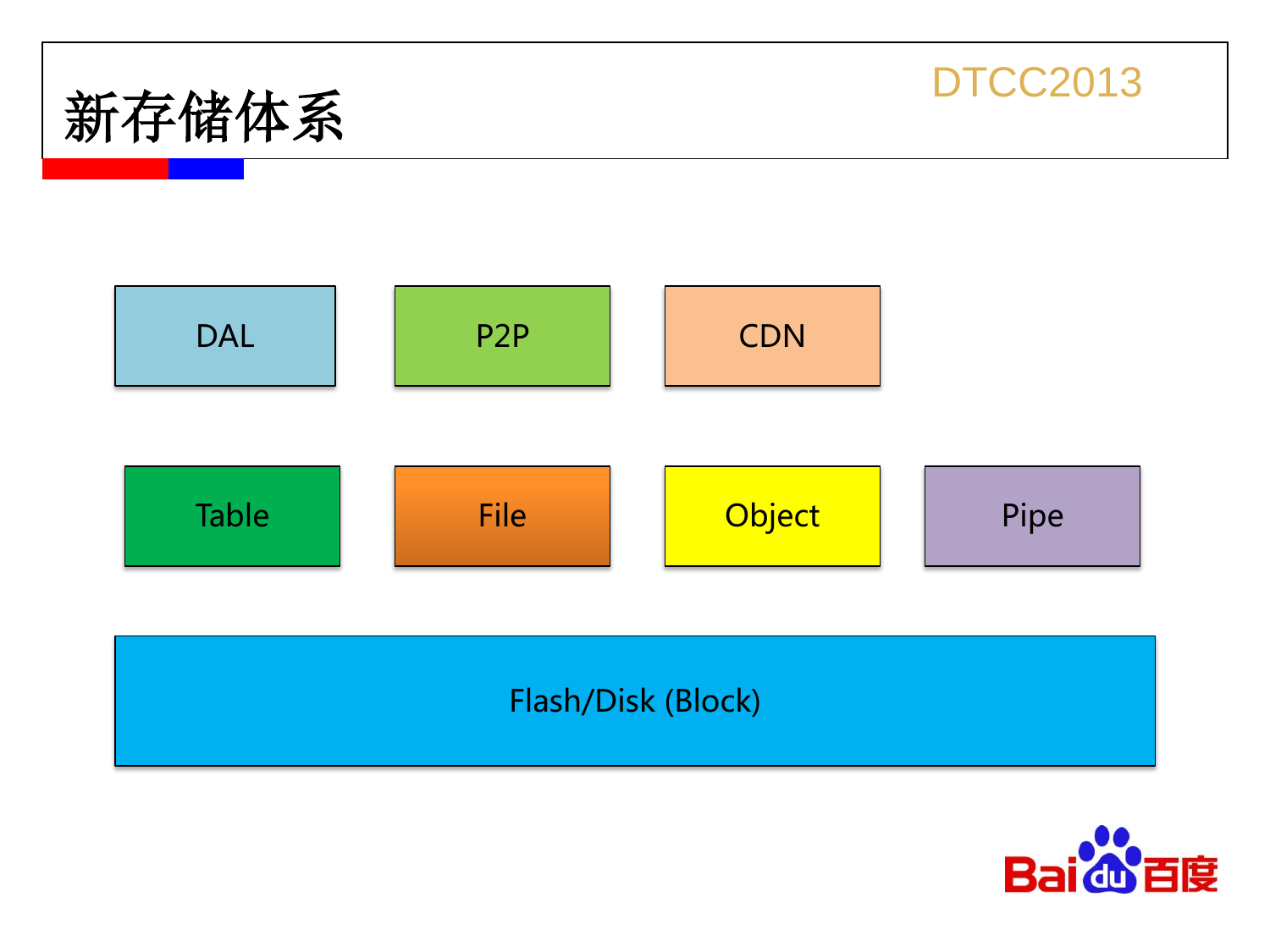### **Table——Architecture**



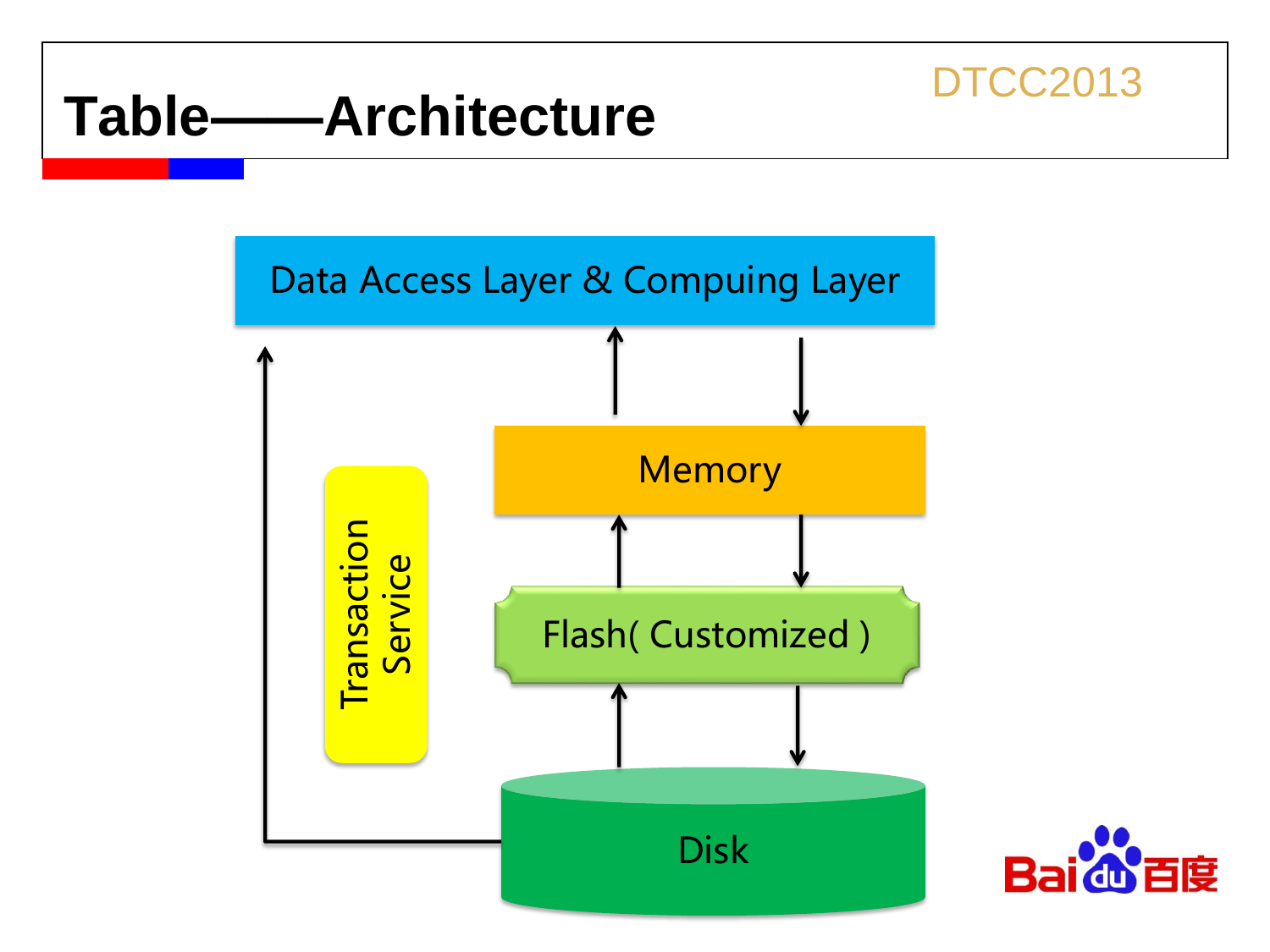### **Table——Data Flow**

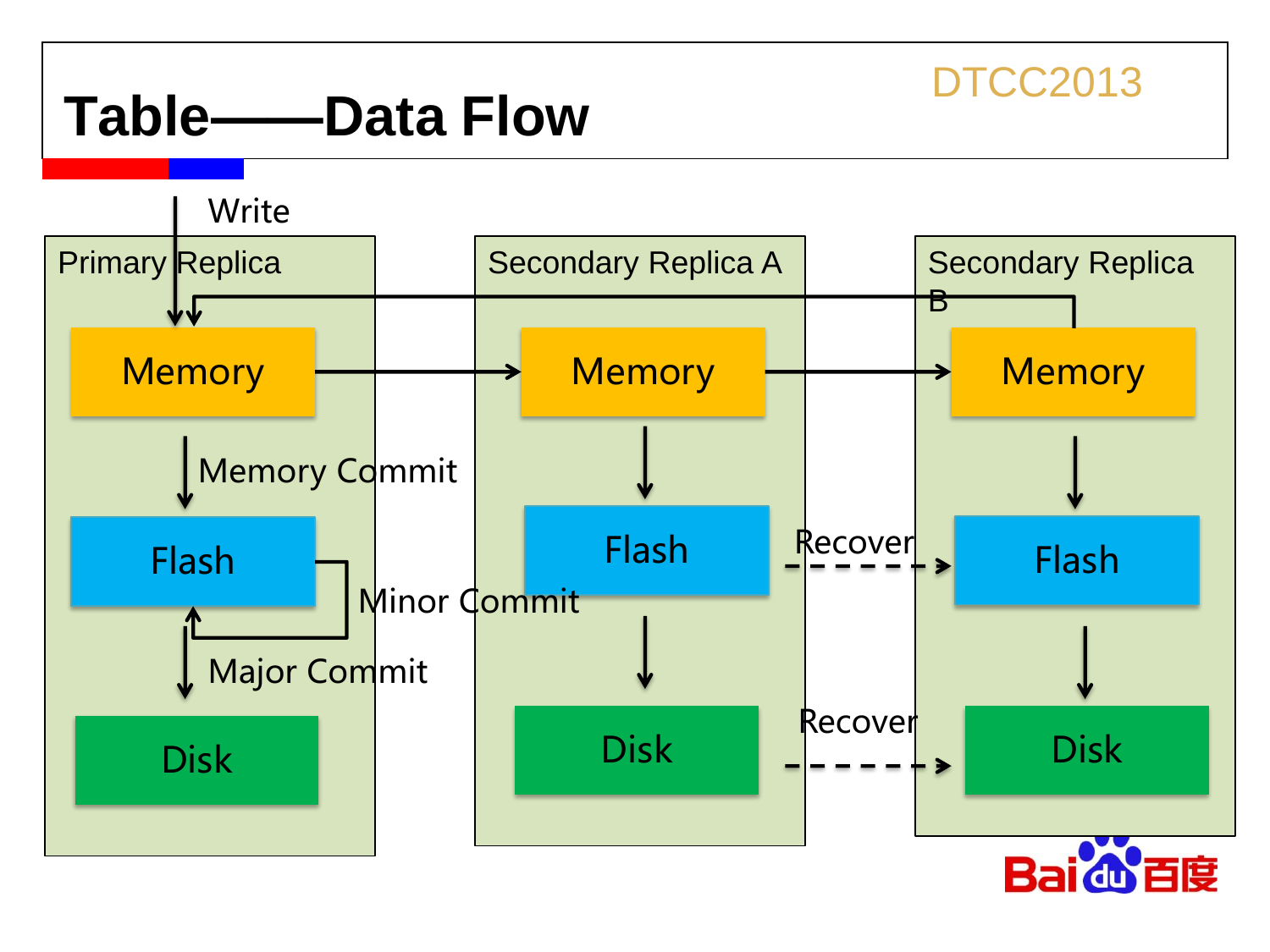## **File——Architecture**

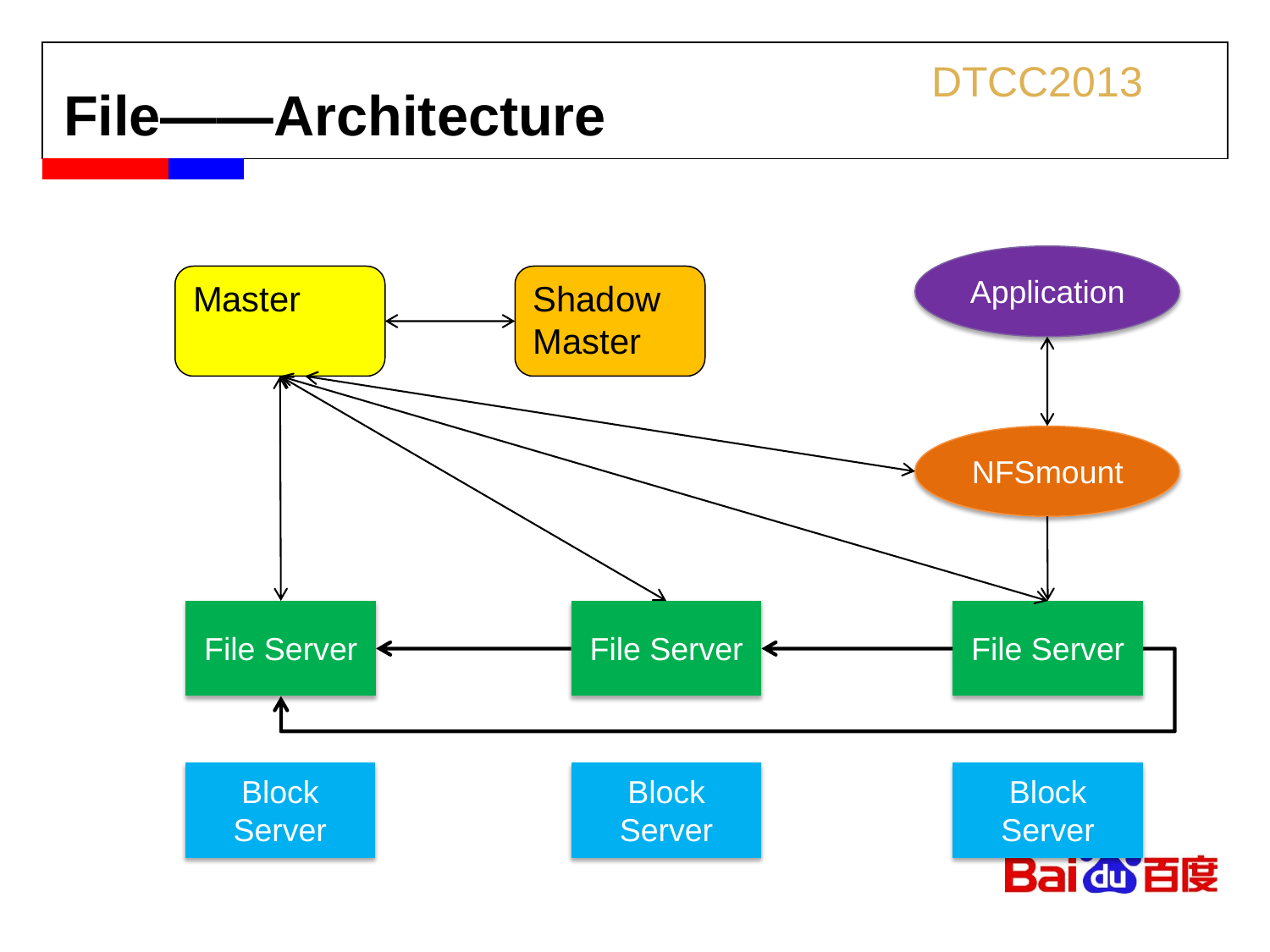### **Mola3——Architecture**

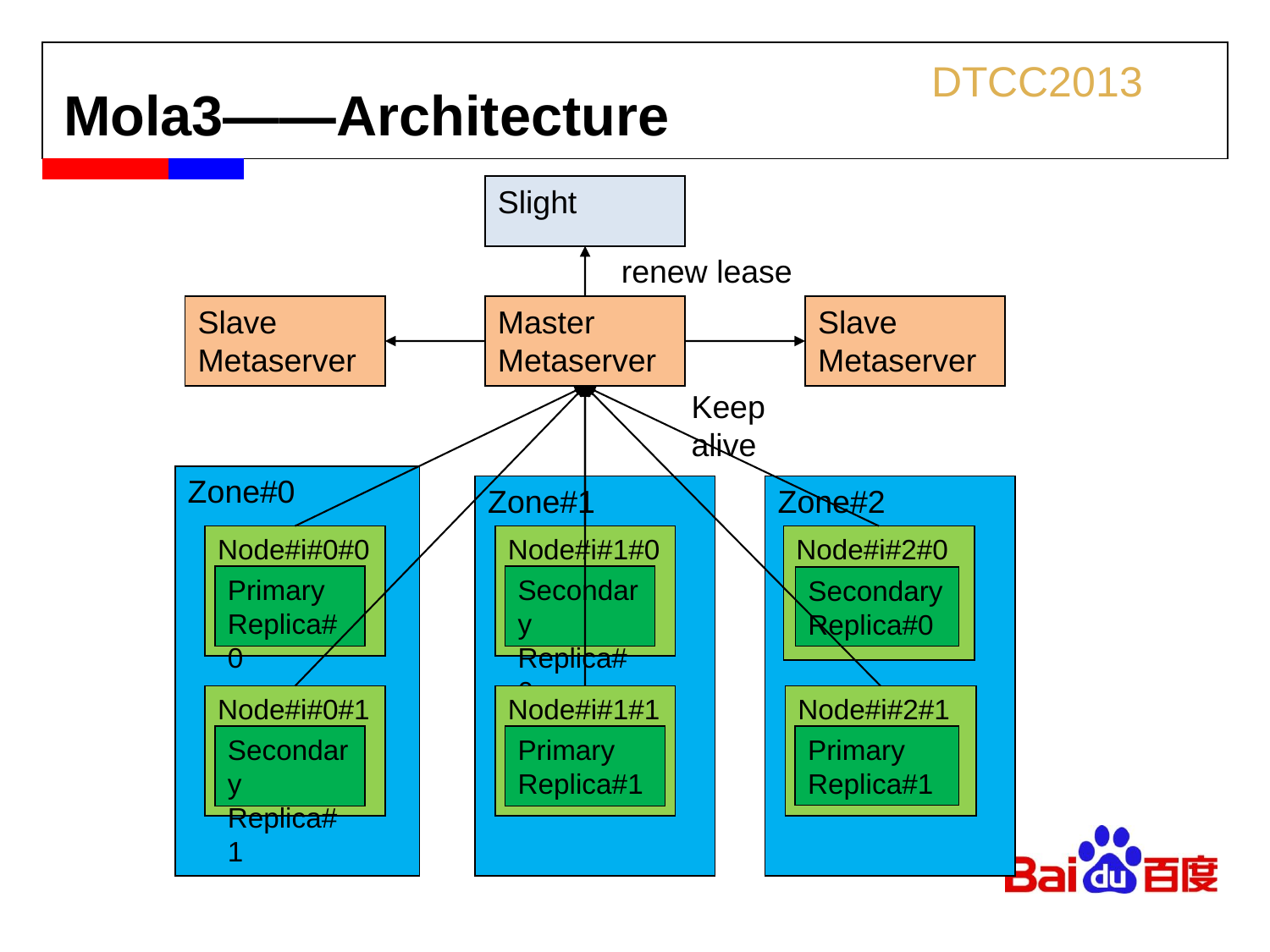### **Object——Architecture**

#### Mola<sub>3</sub>



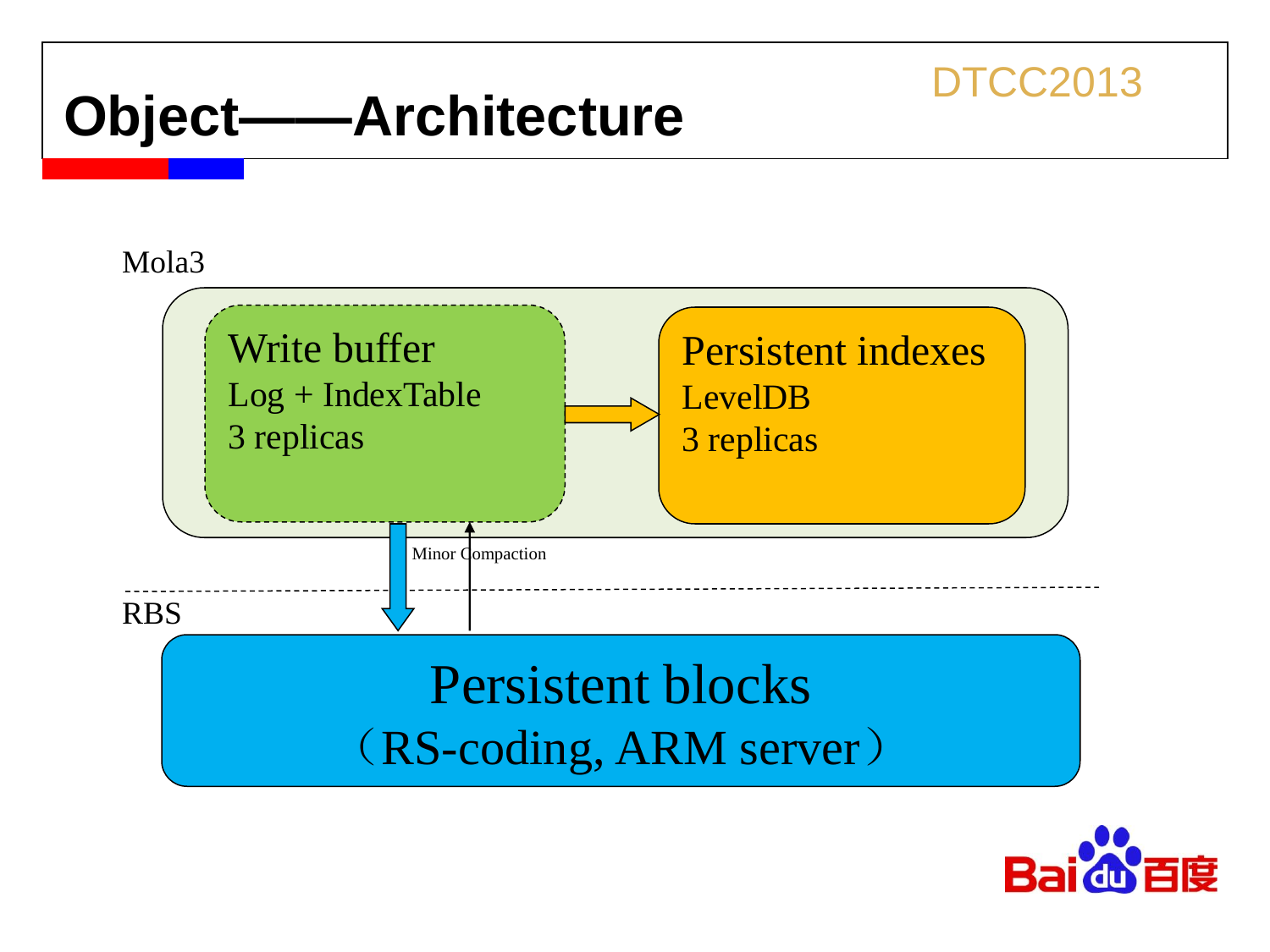

- KISS(Keep It Simple and Stupid)
- You built it you manage it
- Automate everything
- Layered design vs Vertical design
- 考虑到3~5年而不是10年或更久
- 平台化/服务化